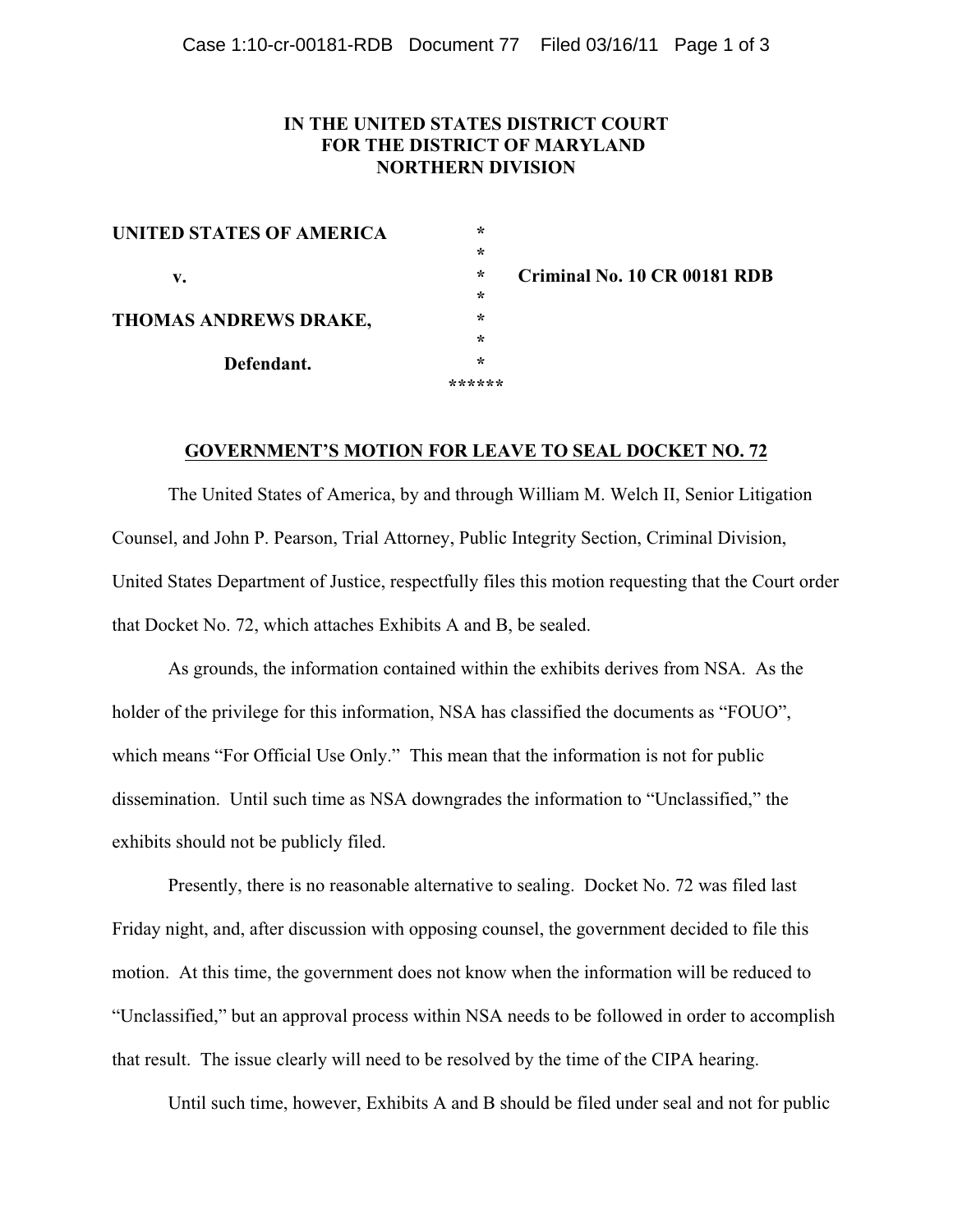dissemination. A copy of a proposed order has been attached.

Respectfully submitted this 18th day of March 2011.

For the United States:

/s/ William M. Welch II

Senior Litigation Counsel United States Department of Justice 300 State Street, Suite 230 Springfield, MA 01105 413-785-0111 (direct) William.Welch3@usdoj.gov

John P. Pearson Trial Attorney, Public Integrity Section United States Department of Justice 1400 New York Avenue, NW, Suite 12100 Washington, DC 20005 202-307-2281 (direct) [John.Pearson@usdoj.gov](mailto:John.Pearson@usdoj.gov)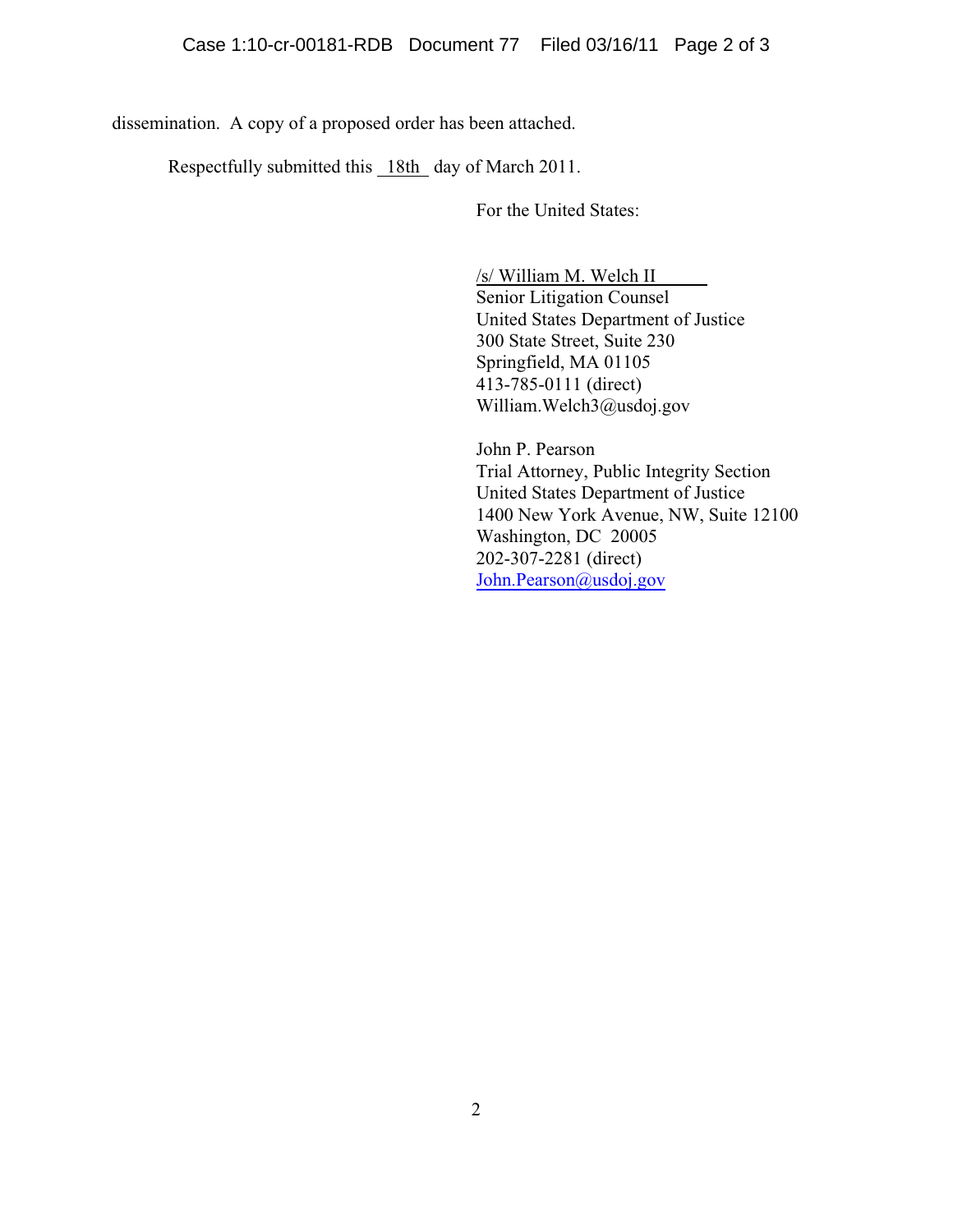# **CERTIFICATE OF SERVICE**

I hereby certify that I have caused an electronic copy of the foregoing motion to be served via ECF upon James Wyda and Deborah Boardman, counsel for defendant Drake.

> /s/ William M. Welch II Senior Litigation Counsel United States Department of Justice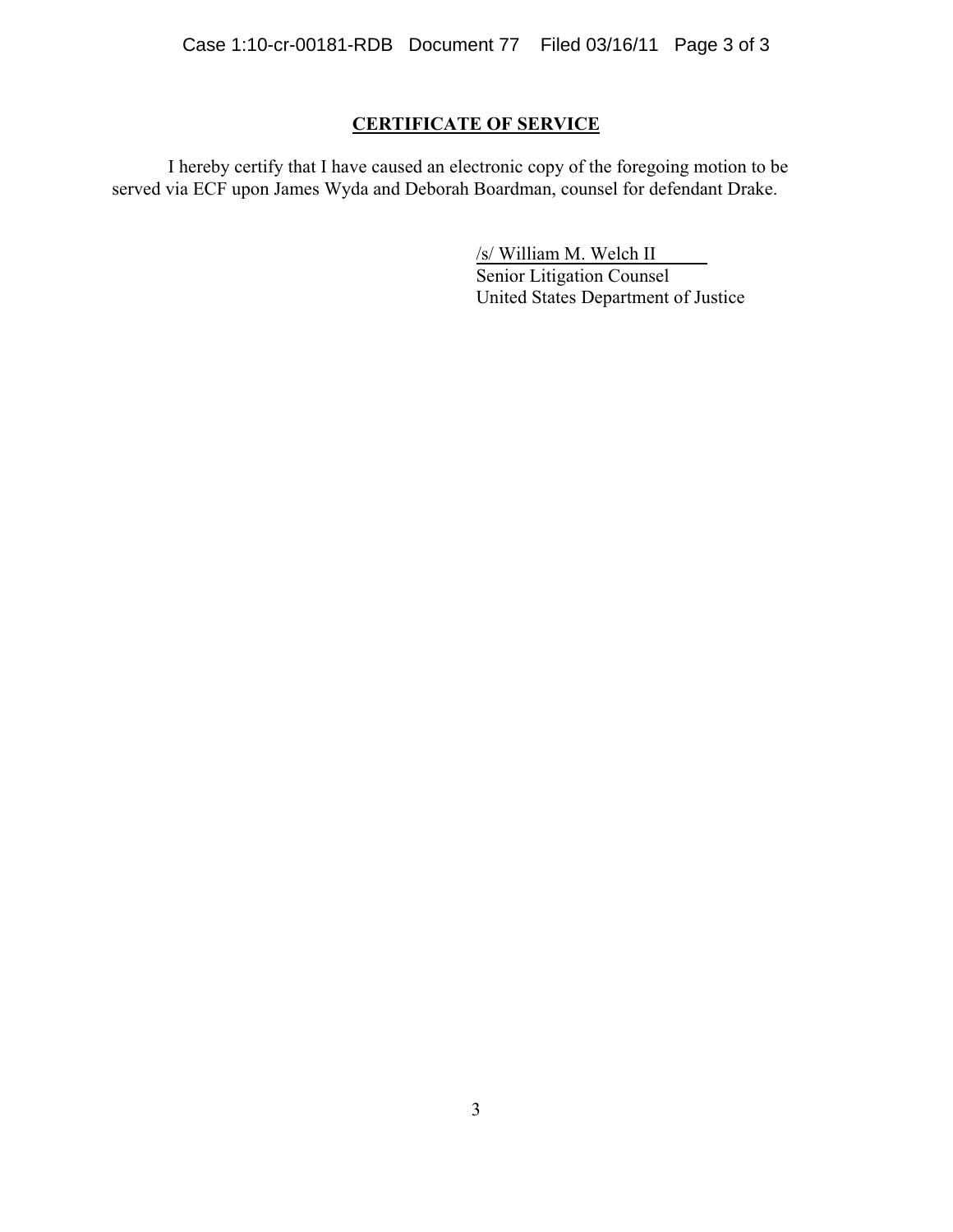## **IN THE UNITED STATES DISTRICT COURT FOR THE DISTRICT OF MARYLAND NORTHERN DIVISION**

| UNITED STATES OF AMERICA | $\star$ |                                 |
|--------------------------|---------|---------------------------------|
|                          | $\ast$  |                                 |
| v.                       | $\ast$  | <b>Case No. 10 CR 00181 RDB</b> |
|                          | $\star$ |                                 |
| THOMAS ANDREWS DRAKE,    | $\ast$  |                                 |
|                          | $\ast$  |                                 |
| Defendant.               | $\ast$  |                                 |
|                          |         |                                 |
|                          |         |                                 |

### **PROTECTIVE ORDER**

Whereas, the United States has filed a Protective Order sealing Exhibits A and B of Docket No. 72;

Whereas, in the Motion, the United States "proposed reasons supported by specific factual representations to justify the requested sealing," in accordance with L.R. 105.11;

Whereas, the Court has considered the motion and any opposition thereto;

Whereas, the Court has not ruled on the motion for at least fourteen (14) days after

it was entered on the public Court docket to permit the filing of objections by interested parties;

Whereas, the Court has considered any objections by interested parties, pursuant to L.R.

105.11;

Whereas, the United States has stated in the motion why alternatives to sealing would not provide sufficient protection;

Whereas, the Court finds and holds that alternatives to sealing would not provide sufficient protection;

Whereas, the Court finds and holds that sealing of a portion and/or portions of the record, specified herein, is appropriate;